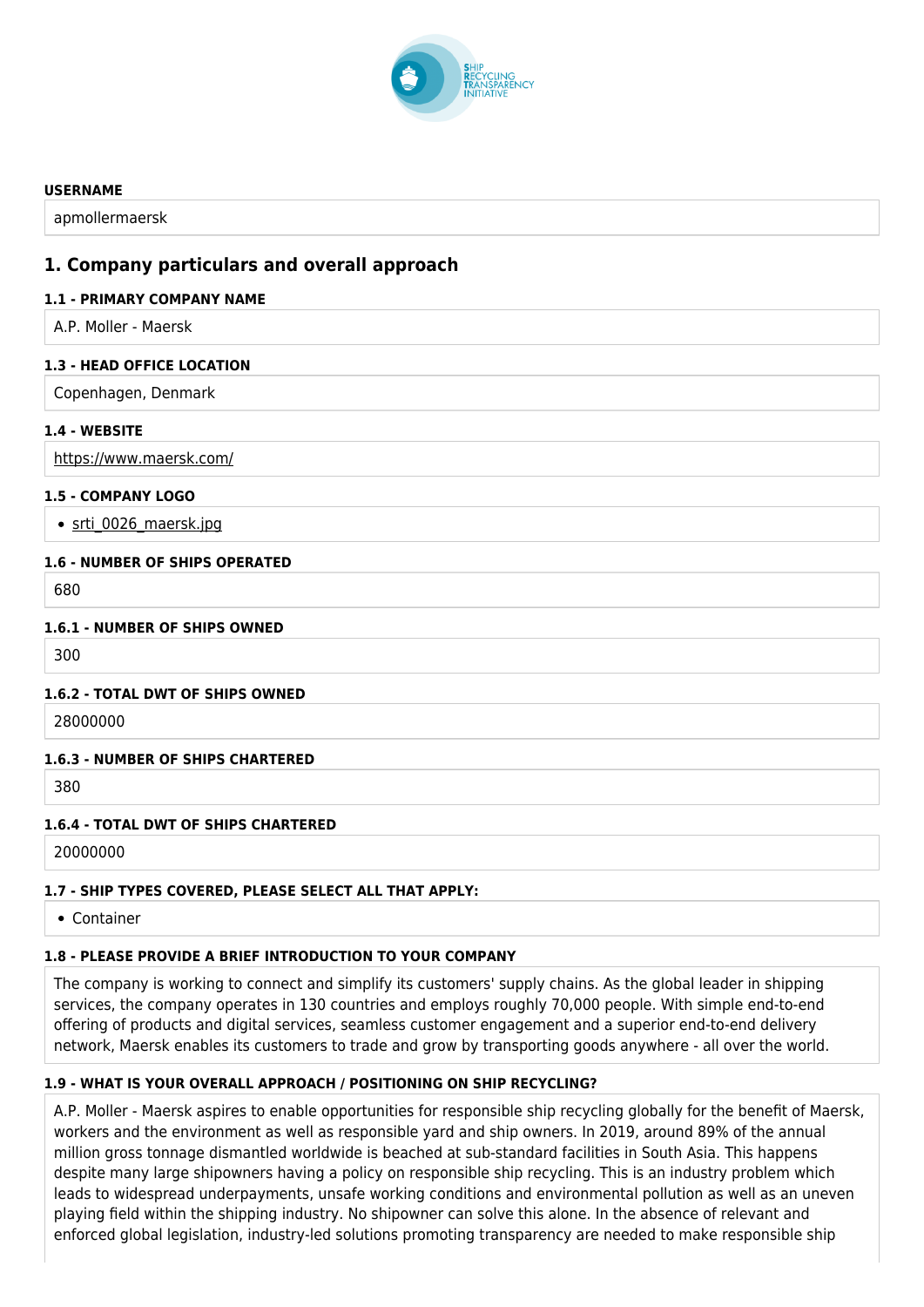recycling a reality. A high, voluntary standard must go hand in hand with strong implementation on the ground, achieved through robust supervision and audits. Since 2009, A.P. Moller - Maersk has had a responsible ship recycling standard based on a strict interpretation of the Hong Kong Convention (HKC) regarding health, safety and environmental issues but also going beyond the HKC in that it does not allow contact in the intertidal zone with blocks from primary cutting and as it includes all internationally based standards on all relevant social issues as well as downstream waste management. Furthermore, we have restricted ourselves not to sell vessels off if they are close to the end of life, eliminating incentives for selling vessels with the aim of substandard recycling by third parties Maersk will continue to create change on the ground and engage with shipowners and other stakeholders to accelerate change.

# **2. Ship recycling policy and standards**

# **2.1 - DOES THE COMPANY HAVE A WRITTEN POLICY ON SHIP RECYCLING FOR ITS OWNED VESSELS?**

Yes

# **2.1.1 - IS IT PUBLICLY AVAILABLE?**

Yes

# **2.1.2 - PLEASE PROVIDE A URL**

<https://www.maersk.com/about/sustainability/shared-value/leading-change-in-ship-recycling-industry>

# **2.1.3 - SINCE WHEN HAS THIS POLICY BEEN APPLIED?**

2009

# **2.1.4 - HOW MANY SHIPS DOES THE POLICY APPLY TO?**

51-75%

# **2.2 - DOES THE COMPANY KEEP RECORDS OF SHIPS WHICH HAVE BEEN SENT FOR RECYCLING?**

Yes

# **2.2.1 - ARE THE RECORDS PUBLIC?**

Yes

# **2.2.2 - PLEASE PROVIDE A URL**

<https://www.maersk.com/about/sustainability/shared-value/leading-change-in-ship-recycling-industry>

# **2.2.3 - PLEASE PROVIDE FURTHER DETAILS**

Yards undergo external audits at various stages of the ship recycling process and the summary reports are public.

# **2.3 - WHAT INTERNATIONAL CONVENTIONS AND PRINCIPLES DOES THE POLICY ADHERE TO?**

- **[Basel Convention on the Control of Transboundary Movements of Hazardous Wastes and Their Disposal \(1992\)](http://www.basel.int/TheConvention/Overview/TextoftheConvention/tabid/1275/Default.aspx)**
- [EU Ship Recycling Regulation \(2013\)](https://ec.europa.eu/environment/waste/ships/)
- [Hong Kong International Convention for the safe and environmentally sound recycling of ships \(2009\)](http://www.imo.org/en/OurWork/Environment/ShipRecycling/Pages/Default.aspx)
- [ISO 30000:2009 Ships and marine technology Ship recycling management systems \(2009\)](https://www.iso.org/standard/51244.html)
- [OECD Guidelines for Multinational Enterprises \(2011\)](http://mneguidelines.oecd.org/mneguidelines/)
- [Safety and health in shipbreaking: Guidelines for Asian countries and Turkey \(2004\)](https://www.ilo.org/safework/info/standards-and-instruments/codes/WCMS_107689/lang--en/index.htm)
- [Stockholm Convention on Persistent Organic Pollutants \(2001\)](http://www.pops.int/TheConvention/Overview/tabid/3351/Default.aspx)
- [The Recycling of Ships Act \(2019\)](http://egazette.nic.in/WriteReadData/2019/214694.pdf)
- [UN Global Compact](https://www.unglobalcompact.org/what-is-gc/mission/principles)
- [UN Guiding Principles on Business and Human Rights \(2011\)](https://www.ohchr.org/documents/publications/guidingprinciplesbusinesshr_en.pdf)

# **2.4 - DOES THE EU SHIP RECYCLING REGULATION APPLY TO THE COMPANY'S OWNED SHIPS?**

Yes

# **2.4.1 - HOW MANY SHIPS DOES THE REGULATION APPLY TO?**

25-50%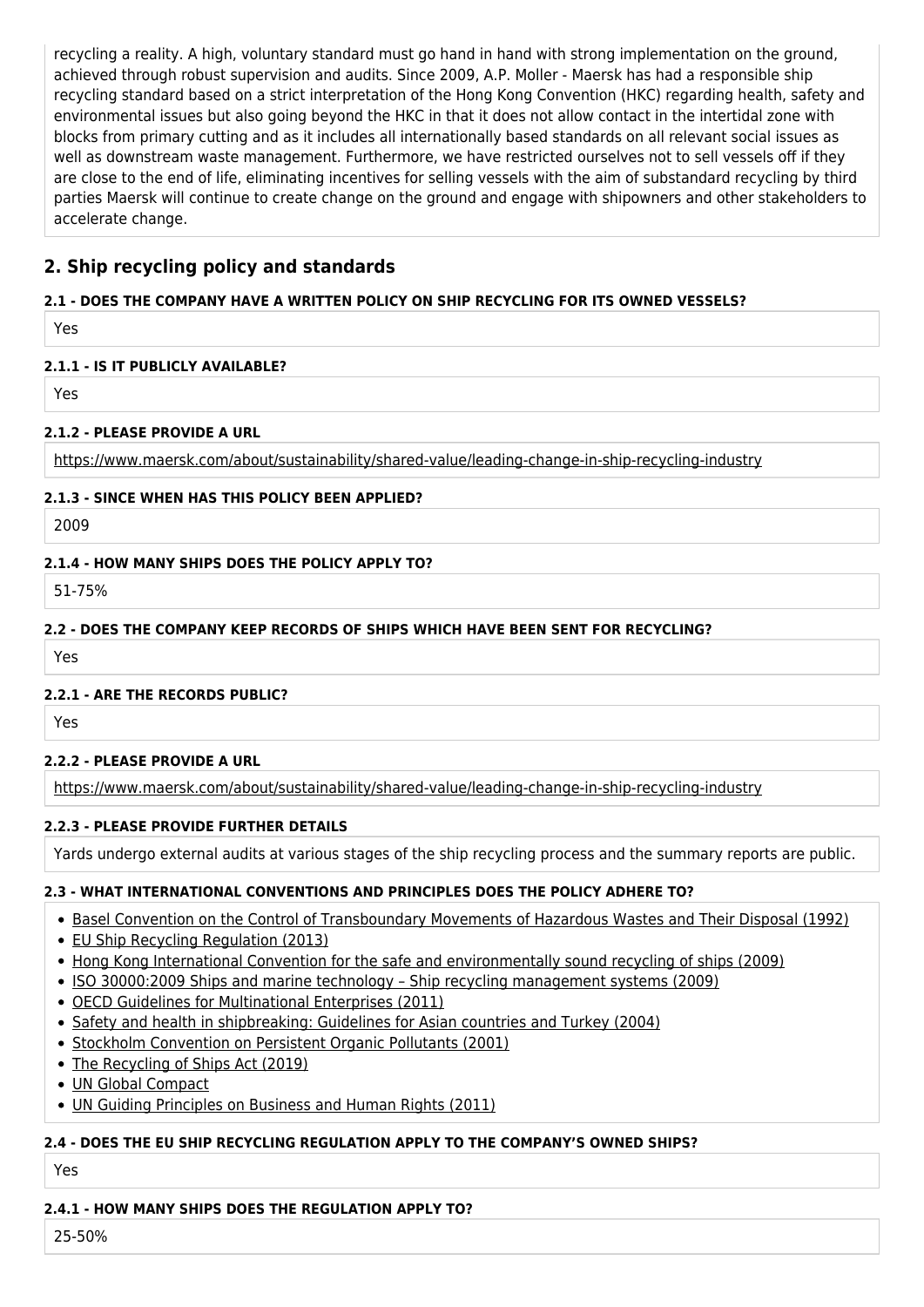### **2.5 - WHICH TOPICS DOES THE POLICY ADDRESS?**

- Environment
- Health and safety
- Labour and human rights
- Anti-corruption
- Sub-contractors
- Downstream facilities for managing waste and hazardous materials
- Other (please specify)

# **2.5.1 - PLEASE COMMENT**

Since 2009, A.P. Moller - Maersk has had a responsible ship recycling standard based on a strict interpretation of the Hong Kong Convention (HKC) regarding health, safety and environmental issues but also going beyond the HKC in that it does not allow contact in the intertidal zone with blocks from primary cutting and as it includes all internationally based standards on all relevant social issues as well as downstream waste management.

# **2.6 - DOES THE POLICY CONTAIN RESTRICTIONS BASED ON GEOGRAPHY AND/OR RECYCLING METHODS?**

No

### **2.7 - DOES THE COMPANY HAVE A WRITTEN POLICY FOR SELECTING A YARD OR BUYER FOR RECYCLING?**

Yes

### **2.7.1 - PLEASE PROVIDE FURTHER DETAILS INCLUDING A URL IF THE POLICY IS PUBLIC**

Yards undergo external audits - prior to commencement of recycling, during recycling and after completion of the process. Maersk-appointed staff is present on the ground for supervision, training and capacity building with contractual rights to stop-work when observing unsafe behavior or processes. Audits, supervision, the right to stopwork and specific recycling plot to be used are all stipulated in the contract with the buyer (including cash-buyers) and enforced at the yards.

### **2.8 - DOES THE COMPANY MAKE SHIP RECYCLING PART OF THE COMPANY'S SUSTAINABILITY GOALS?**

Yes

#### **2.8.1 - PLEASE PROVIDE FURTHER DETAILS**

SDG Targets: 8.8 - Decent work and economic growth 14.1 - Life below water 17.16 - Partnerships for the goals

# **2.9 - DOES THE COMPANY INCLUDE SHIP RECYCLING INFORMATION IN ITS SUSTAINABILITY REPORTING?**

Yes

# **2.9.1 - IS THIS INFORMATION VERIFIED BY A THIRD PARTY?**

Yes

# **2.9.2 - PLEASE PROVIDE FURTHER DETAILS INCLUDING A URL TO THE LATEST SUSTAINABILITY REPORT**

The sustainability reports can be found at: https://www.maersk.com/about/sustainability/reports

# **2.10 - DOES THE COMPANY HAVE A SHIP RECYCLING STANDARD\* (OR SIMILARLY NAMED) IN FORCE?**

Yes

# **2.10.1 - FROM WHEN HAS THIS BEEN IN FORCE?**

2009

# **3. Policy for selling owned vessels for further trading**

**3.1 - DOES THE COMPANY HAVE A POLICY TO PROMOTE RESPONSIBLE RECYCLING OF OWNED VESSELS SOLD FOR FURTHER TRADING?**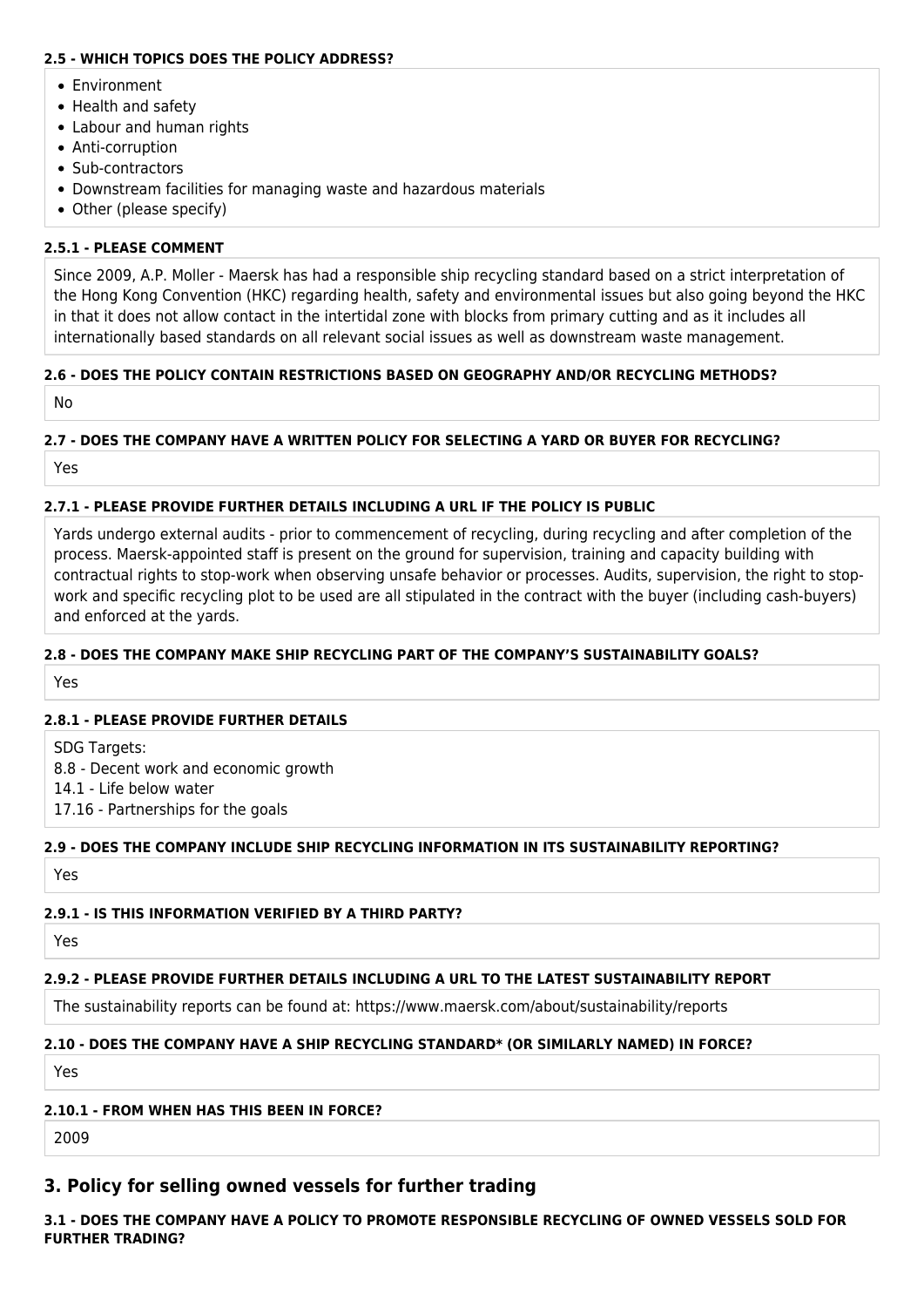### **3.1.1 - PLEASE PROVIDE FURTHER DETAILS**

i. When the selling price vessel is more than 40% higher than the best net scrap value, owned vessels of any age can be sold third party entities without any recycling provisions.

ii. When the selling price is less than 40% higher than the best scrap market price but higher than 25%, the vessel can be sold without any recycling provisions, as long as the new buyer guarantees that the vessel is traded for a minimum of 2 years.

iii. When the selling price is below 25% higher than the best scrap market price the vessel will have to be recycled accordingly to the provisions in the Maersk RSRS.

#### **3.2 - DOES THE COMPANY IMPOSE LEGALLY BINDING COVENANTS OR OFFER COMMERCIAL INCENTIVES TO THE BUYER TO ENCOURAGE RESPONSIBLE SHIP RECYCLING?**

Yes

#### **3.2.1 - PLEASE PROVIDE FURTHER DETAILS**

See above

#### **3.3 - DOES THE COMPANY TAKE STEPS TO PROMOTE RESPONSIBLE RECYCLING OF VESSELS CHARTERED FOR 5 YEARS AND OVER, RELEASED FOR REDEPLOYMENT OR RECYCLING?**

Sometimes

#### **3.3.1 - PLEASE PROVIDE FURTHER DETAILS INCLUDING NUMBER OF VESSELS**

Chartered vessels shall not fall into the scope of Maersk's RSRS when sent for recycling, with the following two exceptions:

a. When Maersk operated a chartered vessel for 16 years or longer and the vessel is sent for recycling right after the end of the charter with Maersk, Maersk will require that the owners at their cost recycle the vessel in accordance to HKC requirements (or better).

b. For all Maersk owned vessels sold since 2015 to 3rd party owners against a charter back (bareboat or time charter) to Maersk, Maersk shall remain responsible for ensuring that the owners recycle the vessel in line with the Maersk RSRS in case the vessel is sent for recycling within two years after the end of the charter to Maersk. The owners of these chartered vessels shall be responsible for carrying out responsible recycling at HKC certified yards.

#### **3.4 - DOES THE COMPANY TAKE STEPS TO PROMOTE RESPONSIBLE RECYCLING OF VESSELS CHARTERED FOR 2 YEARS AND OVER RELEASED FOR REDEPLOYMENT OR RECYCLING?**

Sometimes

#### **3.4.1 - PLEASE PROVIDE FURTHER DETAILS INCLUDING NUMBER OF VESSELS**

See above

#### **3.5 - DOES THE COMPANY TAKE STEPS TO PROMOTE RESPONSIBLE RECYCLING OF VESSELS OWNED THROUGH JVS?**

Sometimes

#### **3.5.1 - PLEASE PROVIDE FURTHER DETAILS**

Only a very small fraction of our total capacity is under JV (minor tugboats).

# **4. Ship recycling contract**

#### **4.1 - DOES THE COMPANY FOLLOW A STANDARD CONTRACT FOR THE SALE OF VESSELS FOR GREEN RECYCLING (E.G. RECYCLECON FROM BIMCO)?**

Always

#### **4.1.1 - IF AN INDUSTRY STANDARD CONTRACT TEMPLATE USED, PLEASE SPECIFY**

RECYCLECON from BIMCO, with RSRS-related specific clauses.

#### **4.2 - DOES THE CONTRACT INCLUDE AN EXPLICIT REQUIREMENT TO RECYCLE THE VESSEL AT A SPECIFIC SHIP**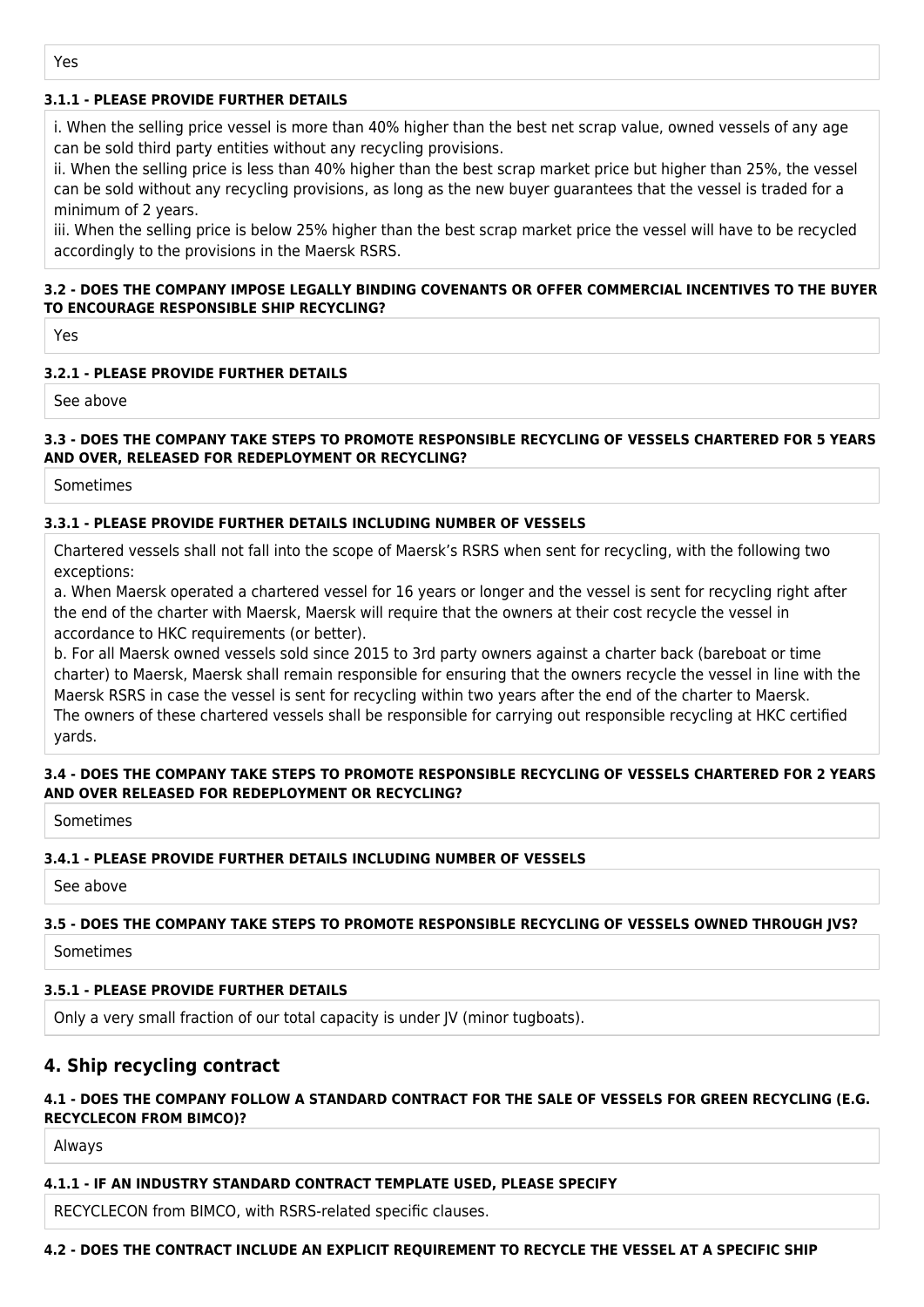#### **RECYCLING FACILITY?**

Always

#### **4.2.1 - PLEASE PROVIDE FURTHER DETAILS**

See above

#### **4.3 - DOES THE COMPANY REQUIRE ACCESS TO THE SHIP RECYCLING FACILITY DURING THE RECYCLING PROCESS FOR ANY OF THE FOLLOWING? PLEASE SELECT ANY/ALL THAT MAY APPLY**

• Monitoring

- Control
- Stop-work
- Performance follow-up

#### **4.4 - DOES THE CONTRACT REQUIRE COMPLIANCE WITH THE COMPANY'S WRITTEN POLICY ON SHIP RECYCLING?**

Yes

#### **4.5 - WHAT PROTECTION IS IN PLACE FOR THE SELLER TO ENSURE THAT MILESTONES CAN BE SET, THAT ACCESS TO THE SHIP AND MONITORING CAN BE MAINTAINED THROUGHOUT THE SHIP RECYCLING PROCESS?**

The recycling contract includes the below:

a. Work at a yard where Maersk vessel lands shall commence only after RSRS compliance is achieved, as verified by external auditors.

b. The Maersk-appointed supervision staff shall be in the yard to monitor and control the operations whilst verifying these are carried out as per RSRS. Also, the supervision team has the authority to stop-work, in case of unsafe acts of RSRS non-conformances.

c. The yards shall undergo external audits to verify continual RSRS compliance at any point during the recycling operations.

# **5. Inventory of Hazardous Materials (IHM) and Ship Recycling Documentation**

#### **5.1 - DOES THE COMPANY HAVE A SHIP RECYCLING PLAN FOR EACH VESSEL?**

Yes

**5.2 - DOES THE COMPANY PROVIDE THE BUYER OR SHIP RECYCLER WITH A CLASS APPROVED IHM, AT THE TIME OF FINALISING THE SHIP RECYCLING CONTRACT?**

Always

**5.3 - DOES THE COMPANY PROVIDE ALL RELEVANT SHIP CERTIFICATES, PLANS, PROCEDURES AND DOCUMENTS, TO ENABLE THE YARDS TO FOLLOW APPLICABLE SHIP RECYCLING GUIDELINES (AND THE RELEVANT STANDARDS FROM QUESTION 2.2. THAT THE COMPANY IS ALIGNED TO)?**

Always

#### **5.4 - DOES THE COMPANY HAVE SPECIFIC REQUIREMENTS FOR HANDLING HAZARDOUS MATERIALS AS LISTED IN THE STOCKHOLM CONVENTION?**

No

**5.5 - IF OWNING OR OPERATING TANKERS, DOES THE COMPANY HAVE SPECIFIC REQUIREMENTS TO ENSURE THAT TANKERS ARRIVE AT THE SHIP RECYCLING FACILITY IN A CONDITION READY FOR CERTIFICATION AS SAFE-FOR-ENTRY OR SAFE-FOR-HOT-WORK?**

No

# **6. Implementation of the ship recycling policy and standard**

#### **6.1 - DOES THE COMPANY REQUIRE THE SHIP RECYCLING FACILITY TO HAVE A HONG KONG CONVENTION STATEMENT OF COMPLIANCE ISSUED BY A CLASSIFICATION SOCIETY?**

Always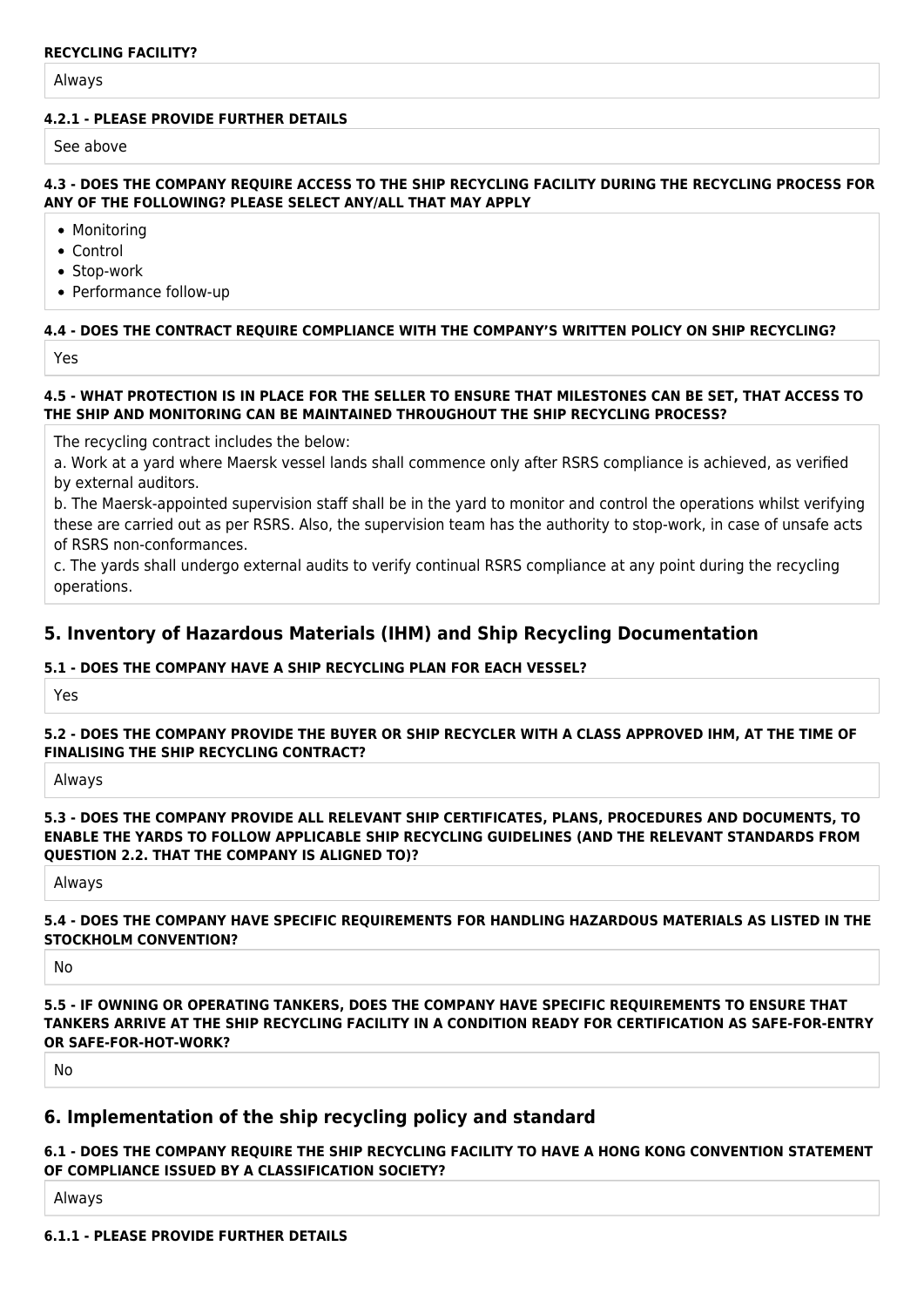The company considers it a starting point to consider a yard worthy of undergoing the RSRS audit. This is done by credible external auditors against RSRS and an improvement plan drawn up. Work at a recycling yard, where Maersk vessel lands, commences only after RSRS compliance is achieved. Also, audits are carried out at routine intervals during the recycling process.

# **6.2 - DOES THE COMPANY CARRY OUT ADDITIONAL AUDITS TO VERIFY COMPLIANCE PRIOR TO RECYCLING?**

Always

### **6.2.1 - PLEASE PROVIDE FURTHER DETAILS**

The company carries out an initial RSRS audit as part of the shortlisting process and prior finalising any yard for ship recycling.

### **6.3 - DOES THE COMPANY MONITOR YARD COMPLIANCE DURING THE RECYCLING PROCESS?**

Always

### **6.3.1 - PLEASE DESCRIBE HOW THE MONITORING TAKES PLACE (PLEASE SELECT ANY/ALL THAT MAY APPLY). THROUGH:**

- Spot checks
- Ongoing supervision
- Company representative on-site
- Other (please specify)

#### **6.3.1.1 - PLEASE SPECIFY**

The company deploys a responsible ship recycling supervision team on a daily and full-time basis, who is in attendance to monitor with contractual rights to stop-work when observing unsafe behavior or processes. Also, external audits are carried out at routine intervals during the recycling process.

### **6.3.2 - PLEASE DESCRIBE WHAT TOPICS THE MONITORING ADDRESSES (PLEASE SELECT ANY/ALL THAT MAY APPLY)**

- Environment
- Health and Safety
- Labour and Human Rights
- Anti-corruption
- Sub-contractors
- Downstream facilities for managing waste and hazardous materials
- Other (please specify)

#### **6.3.2.1 - PLEASE SPECIFY**

The monitoring covers verification of compliance with RSRS. This is with a contractual authority to 'stop-work', in case the team sights an unsafe act or non-compliance in relation to RSRS. Further, the company engages external auditors to carry our routine RSRS audits. The RSRS requires the yard to carry out a detailed environment testing, sub-contractor audits and tracking the safe removal, temporary storage and disposal of all hazardous materials removed on an ongoing basis.

#### **6.4 - DOES THE COMPANY HAVE THE CONTRACTUAL RIGHT TO STOP WORK AT THE FACILITY, IN CASE OF UNSAFE OPERATIONS OR OTHER NON-COMPLIANCES?**

Always

# **6.5 - DOES THE COMPANY REQUIRE FACILITIES TO PROVIDE A PROCESS WHEREBY YARD WORKERS CAN VOICE AND RESOLVE CONCERNS AND GRIEVANCES REGARDING ALL WORKPLACE ISSUES WITHOUT FEAR OF RETRIBUTION?**

Always

#### **6.5.1 - PLEASE PROVIDE FURTHER DETAILS**

The RSRS has elements, outlining mechanisms through which the yard workers can voice their concerns anonymously. Also, several open meetings are conducted where worker concerns are/can be raised and resolved in a constructive manner.

# **6.6 - DOES THE COMPANY REQUIRE FACILITIES TO ENABLE YARD WORKERS TO ASSOCIATE AND BARGAIN**